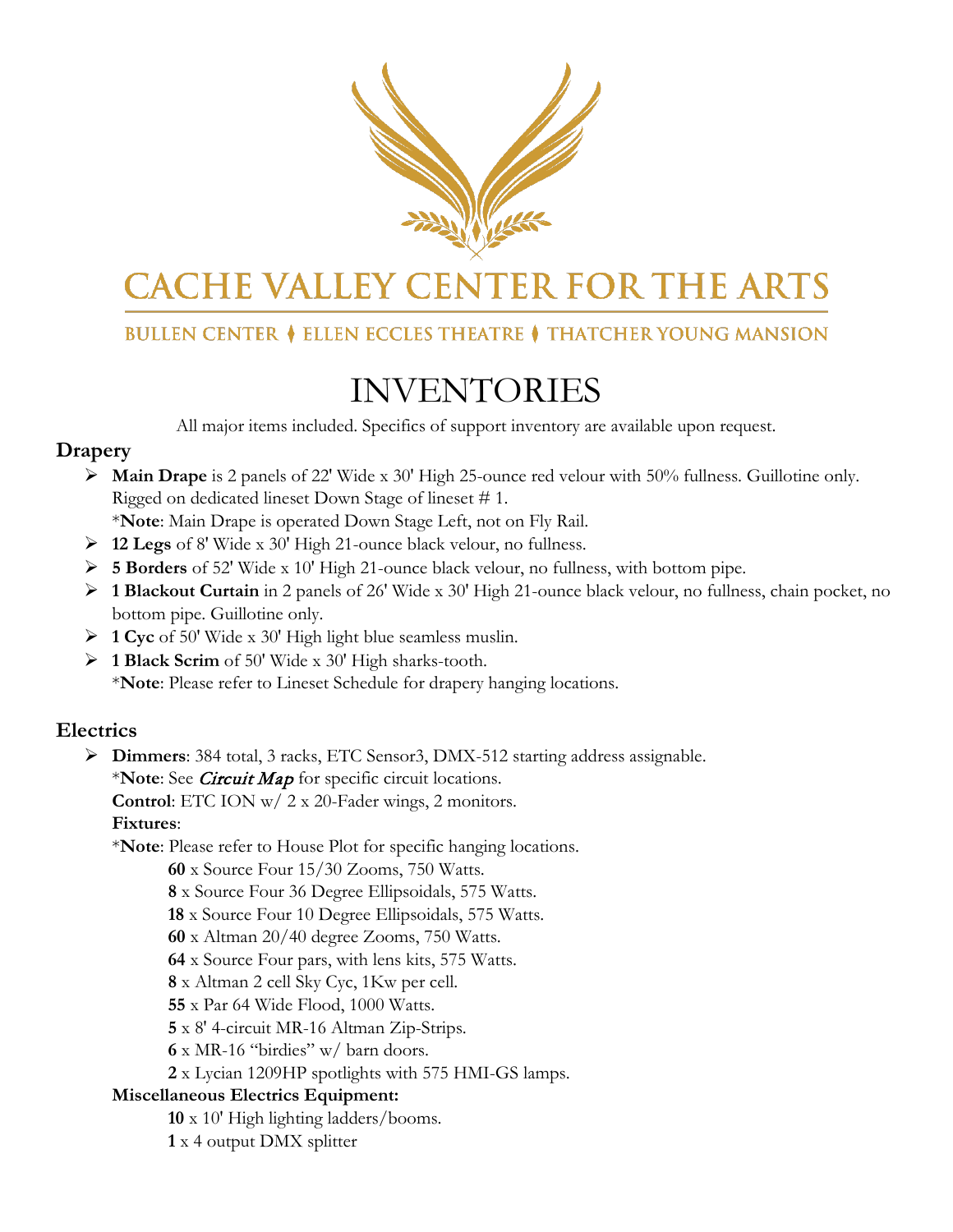A sufficient inventory of Cabling, Gel, Gel Frames, Gobos & Gobo Frames, 3 source 4 irises. No barn doors, no top hats. Specifics available upon request.

## **Audio**

#### **Mixing Consoles:**

**1x** Yamaha 01v96 Version 2 with 8 additional outboard inputs.

**1x** Allen and Heath MixWizard WZ 16:2DX

**1x** Mackie 802 VLZ-3, rack mounted Down Stage Left.

#### **Signal Processing:**

x BSS BLU-16 4x12 main DSP crossover unit w/ PC-based London Architect software.

### **Amplification**:

 x FACE Audio TS1200 amplifiers for Main Tops and Bottoms Left & Right, Subs Left & Right, Center Cluster, and 2 channels of Monitors; 650 Watts per channel at 8 ohms.

 x FACE Audio TS700 amplifiers for Over-Balcony, UnderBalcony, and Center Fills; 450 Watts at 8 ohms.

 x FACE Audio F300CS 2-Channel, 4-Zone, 300 Watt, 70-Volt amplifier for in-ceiling speakers, hearing impaired system, network feed, and program feed.

x Crown Macrotech 600 power amp, spare.

### **Speakers**:

- x TurboSound TCS 151Cs, Main Top & Bottoms, Left & Right.
- x TurboSound TCS 151C, Center Cluster.
- x TurboSound TCS 118C, Subwoofers, Left & Right.
- x TurboSound TCS 20s, Onstage Center Fills, Left & Right.

 x TurboSound TCS 20s, Under-Balcony Delays. 3 x TurboSound TCS 081Cs, Over-Balcony Delays.

- x TurboSound 12" Stage Monitors.
- x Ramsa A200 Stage Monitors.

#### **Playback**:

- x Tascam CD200i Single-Deck CD player w/ iPod dock.
- x American Audio Dual-Deck CD player.
- x Pioneer Single-Deck DVD player.

## **Microphones**:

- x Sennheiser E835 Dynamic Mics.
- x Sennheiser E845 Dynamic Mics.
- x Sennheiser EW100 Wireless Handheld Dynamic Mics.
- x Sennheiser EW100 Wireless Lapel Mic w/ Transmitter.
- x Sennheiser Wireless Receivers. 1 x Shure SM58 Dynamic Mic.
- x Shure Beta 58a Dynamic Mics.
- x Shure Beta 58 Dynamic Mic. 1 x Shure UC Series SM58 Wireless Handheld Mic.

 x Shure UC Series Wireless Receiver. 2 x Shure SM57 Dynamic Mics. 4 x Peluso Condenser Mics in Stereo Pairs.

- x Octava MK-012-01 Condenser Mics w/ Pad Capsules.
- x Crown PCC160 Boundary Condenser Floor Mics.
- x CAD Hanging Choir Condenser Mics.

## **Communications**:

- x Clear Com MSA-400A Main Station 1 x Clear Com RM-400A Remote Station
- x Clear Com WBS-670/4 Wireless Base Stations.
- x Clear Com MX-840 8x40 Matrix Channel & Station Patch.
- x Clear Com WTR-670 Wireless Beltpacks w/ Headsets.